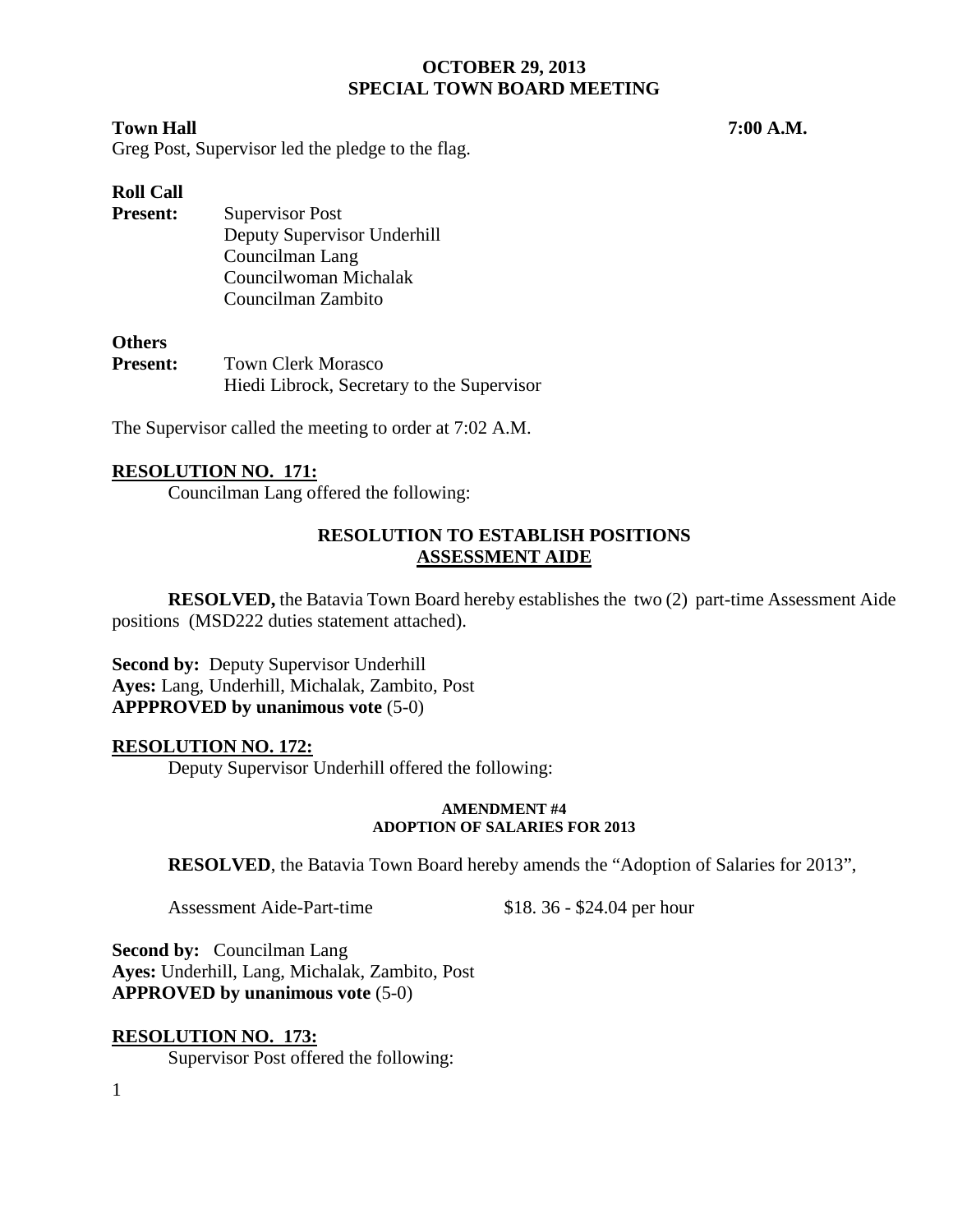## **RESOLUTION APPOINTING ASSESSOR AIDE**

**WHEREAS,** the Town of Batavia desires to appoint Joseph Macaluso to the position of Assessment Aide; and

**WHEREAS,** Joseph Macaluso satisfies the requirements and qualifications of the position of Assessment Aide; and

**WHEREAS,** it is anticipated that the appointment of Mr. Macaluso to the position of Assessment Aide will most effectively ensure the provision of necessary services to the Town and its residents.

## **NOW THEREFORE, BE IT**

**RESOLVED,** the Batavia Town Board hereby retains Joseph Macaluso at a salary of \$24.04 per hour, not to exceed 8 hours per week; and be it

**FURTHER RESOLVED,** there is a six month probationary period for this appointment.

**Second by:** Councilman Zambito **Ayes:** Post, Zambito, Lang, Underhill, Michalak **APPROVED by unanimous vote** (5-0)

#### **RESOLUTION NO. 174:**

Councilwoman Michalak offered the following:

## **RESOLUTION APPOINTING ASSESSOR AIDE**

**WHEREAS,** the Town of Batavia desires to appoint Kenneth Pike to the position of Assessment Aide; and

**WHEREAS,** Kenneth Pike satisfies the requirements and qualifications of the position of Assessment Aide; and

**WHEREAS,** it is anticipated that the appointment of Mr. Pike to the position of Assessment Aide will most effectively ensure the provision of necessary services to the Town and its residents.

## **NOW THEREFORE, BE IT**

**RESOLVED,** the Batavia Town Board hereby retains Kenneth Pike at a salary of \$18.36 per hour, not to exceed 22 hours per week; and be it

**FURTHER RESOLVED,** there is a six month probationary period for this appointment.

**Second by:** Deputy Supervisor Underhill **Ayes:** Michalak, Underhill, Zambito, Lang, Post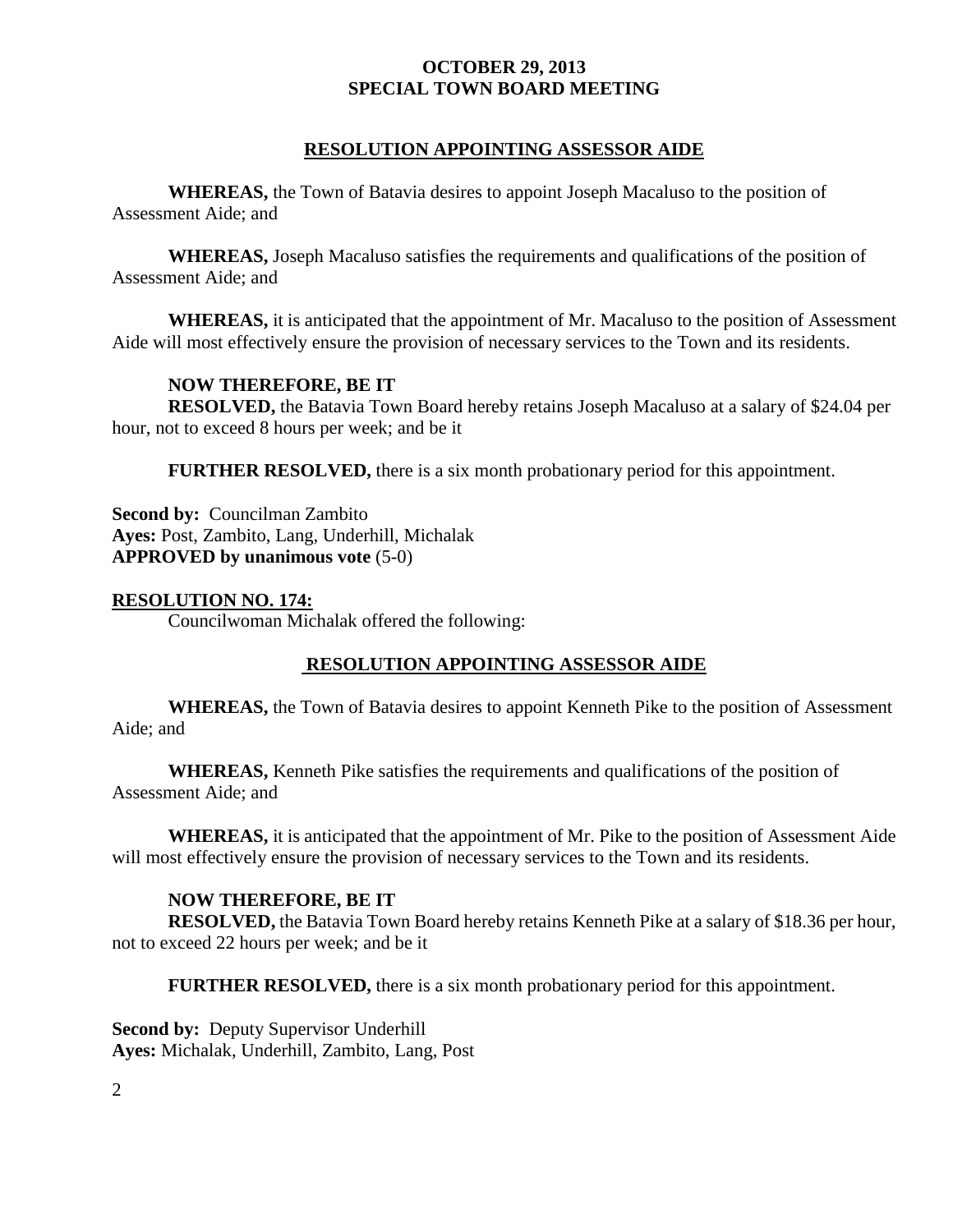#### **APPROVED by unanimous vote (5-0)**

#### **RESOLUTION NO. 175:**

Councilman Zambito offered the following:

## **ASSESSMENT CLERK**

**WHEREAS,** Vickie Klein was appointed as Assessment Clerk in November 2012; and

**WHEREAS,** with the Town of Batavia providing assessment services to other Townships, Ms. Klein's duties have increased, requiring additional hours.

## **NOW, THEREFORE, BE IT**

**RESOLVED,** the Batavia Town Board hereby amends the Assessment Clerk's hours from not to exceed 5 hours per week to not to exceed 8 hours per week; and be it

**FURTHER RESOLVED,** the expense will be expended from line item A1355.103.

**Second by:** Councilman Lang **Ayes:** Zambito, Lang, Underhill, Michalak, Post **APPROVED by unanimous vote** (5-0)

#### **RESOLUTION NO. 176:**

Councilman Lang offered the following:

# **RESOLUTION TO APPLY FOR FUNDING FOR A NEW GENERATOR UNDER THE FEDERAL EMERGENCY MANAGEMENT AGENCY'S (FEMA) HAZARD MITIGATION GRANT PROGRAM (HMGP)**

**WHEREAS,** the Town of Batavia met the pre-eligibility requirements for submission of a FEMA Hazard Mitigation Grant Application; and

**WHEREAS,** the application requires certifications to be attested to (attached); and

**WHEREAS,** it is the intent of the Town of Batavia to request grant assistance under the HMGP;

## **NOW, THEREFORE, BE IT**

**RESOLVED,** the Town of Batavia attests, acknowledges and certifies it will comply with the General Conditions, Maintenance Agreement and Drug-Free Workplace Requirements of the HMGP; and, be it

**FURTHER RESOLVED**, the Town Supervisor is hereby authorized to execute and file the State-Local Disaster Assistance Agreement along with the HMGP application; and, be it